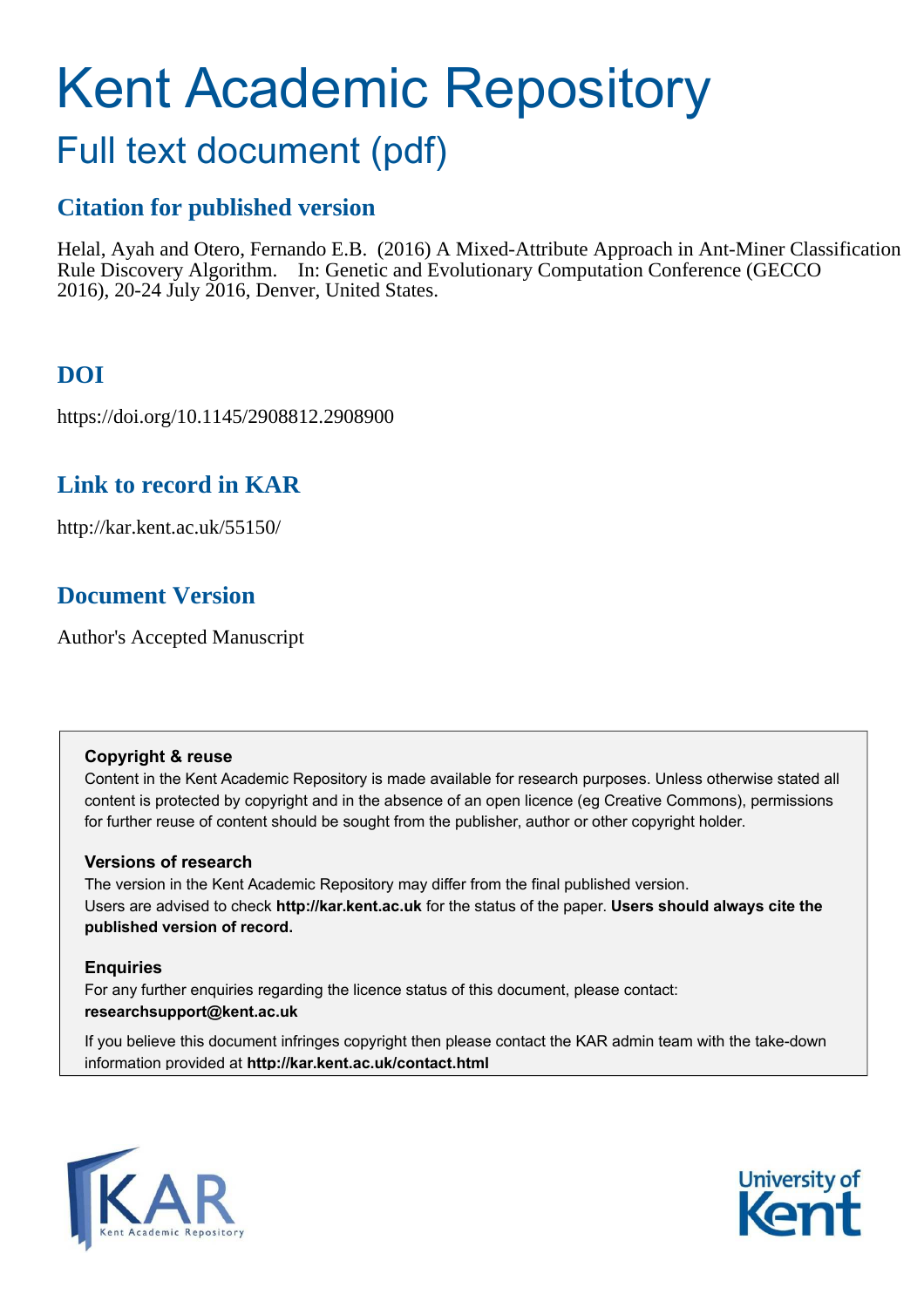## **A Mixed-Attribute Approach in Ant-Miner Classification Rule Discovery Algorithm**

Ayah Helal School of Computing University of Kent Chatham Maritime, UK amh58@kent.ac.uk

#### ABSTRACT

In this paper, we introduce  $Ant\text{-}Miner_{\textbf{MA}}$  to tackle mixedattribute classification problems. Most classification problems involve continuous, ordinal and categorical attributes. The majority of Ant Colony Optimization (ACO) classification algorithms have the limitation of being able to handle categorical attributes only, with few exceptions that use a discretisation procedure when handling continuous attributes either in a preprocessing stage or during the rule creation. Using a solution archive as a pheromone model, inspired by the ACO for mixed-variable optimization  $(ACO_{MV})$ , we eliminate the need for a discretisation procedure and attributes can be treated directly as continuous, ordinal, or categorical. We compared the proposed Ant-Miner $_{\text{MA}}$  against cAnt-Miner, an ACO-based classification algorithm that uses a discretisation procedure in the rule construction process. Our results show that Ant-Miner $_{\mathbf{MA}}$  achieved significant improvements on computational time due to the elimination of the discretisation procedure without affecting the predictive performance.

#### CCS Concepts

•Computing methodologies  $\rightarrow$  Supervised learning by classification;

#### Keywords

ant colony optimization, Ant-Miner, data mining, classification, continuous attributes

#### 1. INTRODUCTION

Data mining is the process of extracting knowledge and patterns from data [1, 22]. One of the major data mining areas is classification. Classification is concerned in finding patterns in data sets, then use those patterns to classify any new (future) data. Classification problems can be viewed as optimization problems, where the aim is to create the best model that represent the predictive patterns in

*GECCO '16, July 20 - 24, 2016, Denver, CO, USA*

!c 2016 Copyright held by the owner/author(s). Publication rights licensed to ACM. ISBN 978-1-4503-4206-3/16/07. . . \$15.00

DOI: http://dx.doi.org/10.1145/2908812.2908900

Fernando E. B. Otero School of Computing University of Kent Chatham Maritime, UK F.E.B.Otero@kent.ac.uk

the data. The discovered classification model is then used to classify—predict the class attribute value of—new examples (unseen during training) based on the values of their predictor attributes. Using classification rules gives a more comprehensible classification model compared to black-box models such as SVMs or artificial neural networks [17], which are more difficult to be interpreted.

The first Ant Colony Optimization (ACO) classification algorithm, called Ant-Miner, was proposed in [16]. Ant-Miner and its extensions [7] were used to successfully extract *IF-THEN* classification rules from data. Each ant traverses a construction graph, where each node in the graph consists of a condition that the ant might choose to add to its rule. The majority of ACO-based classification algorithms are limited to cope only with categorical attributes, therefore continuous attributes must be discretised in a pre-processing stage. cAnt-Miner [13, 14] was the first Ant-Miner extension to cope with continuous attributes directly. It employs a dynamic discretisation procedure during the rule construction: when an ant select a node representing a continuous attribute, the discretisation procedure is used to determine cutoff value in a dynamic manner. A potential drawback of this approach is its computational time: discretisation requires sorting and the evaluation of multiple candidate cuttoff values, which can significantly increase the computational time of the algorithm when applied to large data sets.

In this paper we propose a new approach to extract *IF-THEN* of classification rules, based on the ACO for mixedvariable optimization  $(ACO_{MV})$  [3]. Our approach handles the mixed attributes directly: attributes are categorized as continuous, ordinal and categorical attributes. This takes full advantage of the mechanisms of  $ACO_{MV}$  to tackle mixed-variable optimization to cope with mixed-attribute classification problems. More importantly, it eliminates the need for a discretisation procedure, which improves the computational time for most of the large datasets. We compared the predictive accuracy and computational time performance of the proposed algorithm against cAnt-Miner in 30 publicly available data sets. Our results show that the proposed algorithm significantly improves the computational time when compared to cAnt-Miner while maintaining the predictive accuracy.

The remainder of this paper is organized as follows. We begin by reviewing the literature of ACO-based classification algorithms in Section 2. Then, we present an overview of cAnt-Miner and  $ACO_{MV}$  in Section 3. We then present our proposed Ant-Miner $_{\text{MA}}$  algorithm in Section 4, com-

Permission to make digital or hard copies of all or part of this work for personal or classroom use is granted without fee provided that copies are not made or distributed for profit or commercial advantage and that copies bear this notice and the full citation on the first page. Copyrights for components of this work owned by others than the author(s) must be honored. Abstracting with credit is permitted. To copy otherwise, or republish, to post on servers or to redistribute to lists, requires prior specific permission and/or a fee. Request permissions from permissions@acm.org.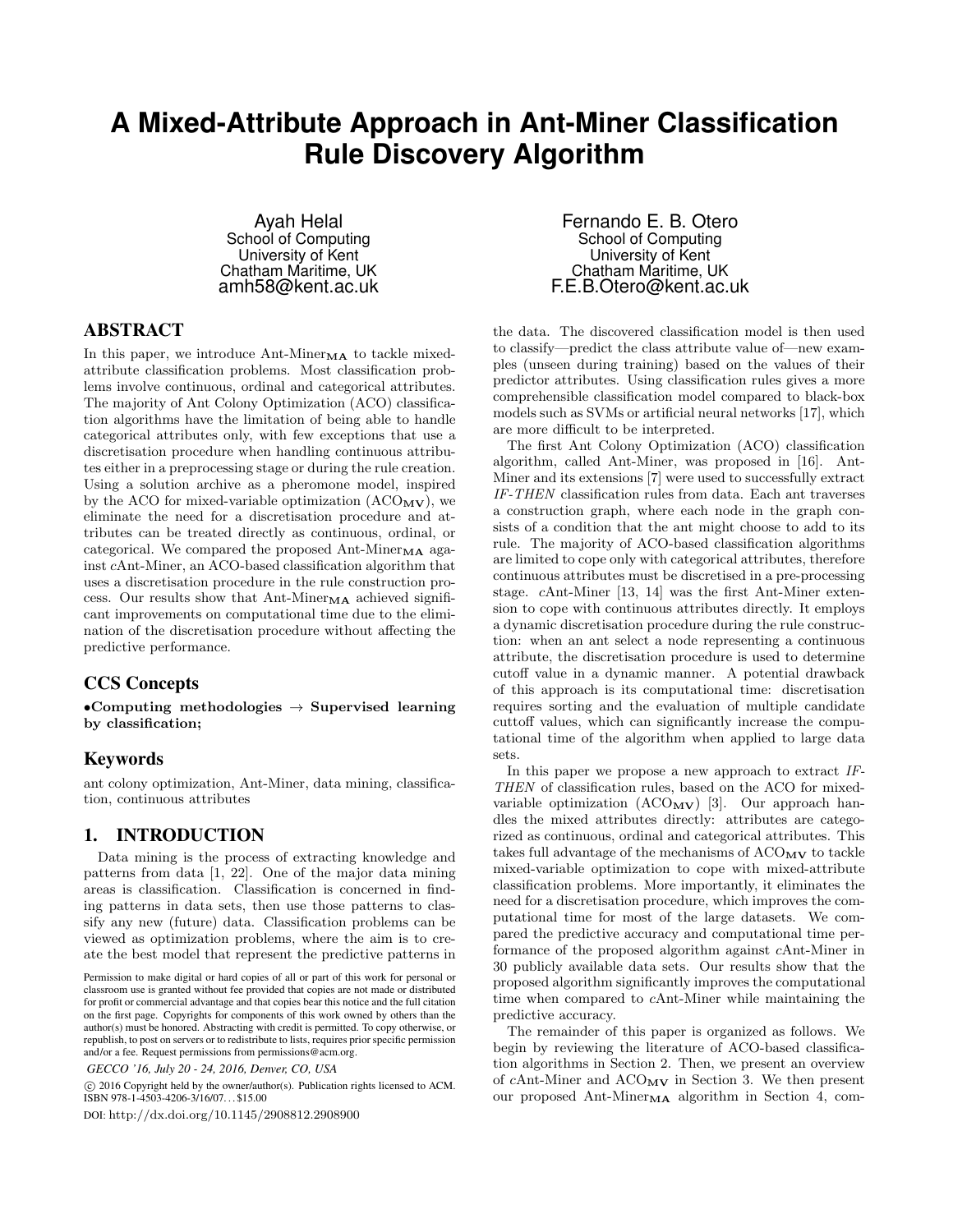putational results are presented in Section 5, and finally, conclusions and directions for future work are discussed in Section 6.

#### 2. RELATED WORK

There are two main approaches to apply ant colony optimization to create classification rules: grammar- and graphbased approaches. In grammar-based approaches, the rule creation is guided by a context-free grammar, which determines the valid structure of rules. The Grammar-Based Ant Programming (GBAP) algorithm [9, 10] was the first implementation of a grammar-based approach. Similar to most of ACO-based classification algorithms, GBAP does not cope with continuous attributes directly and it uses a discretisation procedure in a preprocessing stage.

Graph-based approaches started with Ant-Miner [16], which was limited to discrete datasets only. Several extensions of Ant-Miner have been proposed [7]. Ant-Miner2 [6] and Ant-Miner3 [5] presented a simple heuristic function using density estimation. Ant-Miner+ [8] extended Ant-Miner in several aspects: it uses a class based heuristic, since an ant pre-selects the predicted class value and extracts a rule accordingly; it also employs a different pheromone initialization and update procedure based on  $MAX - MIN$  ant system  $(\mathcal{M}\mathcal{M}\mathcal{A}\mathcal{S})$  [21], where the use of the lower and upper bound values allows the algorithm to avoid early stagnation of the search; and the complexity of the construction graph is reduced, in terms of the number of edges connecting vertices, by defining it as a direct acyclic graph (DAG).

Additionally, Ant-Miner+ employs a distinctive procedure for categorical and ordinal attributes. Categorical attributes have unordered nominal values (e.g., *male* and *female*), which were treated as a tuple  $(atribute, =, value)$ . Ordinal attributes have a natural order (e.g., *poor* < *acceptable* < *good*), where the algorithm creates upper and lower bounds on the values chosen by the ant: the first type represents a lower bound of the interval and takes the form  $(\textit{attribute}, \leq,$  $value_i$ ); the second type represents an upper bound of the interval and takes the form  $(attribute, \geq, value_i)$ , where  $value_i$  and  $value_i$  are values from the attribute domain. Continuous attributes are discretised in a pre-processing stage and then treated as ordinal attributes.

cAnt-Miner was proposed in [13], where an entropy-based method is proposed for handling the continuous attributes discretisation during the rule construction process. The use of the minimum description length (MDL) principle in cAnt-Miner to allow construction of discrete intervals with lower and upper bounds was proposed in [14]. Further improvements in the cAnt-Miner are found in [18], where the authors proposed the use of multiple pheromone levels to extract rules predicting different class values. The latest improvements based on cAnt-Miner were presented in [15], where using a new sequential covering strategy, each ant creates and evaluates a rule list (considering interactions among rules) rather than creating and evaluating a single rule like most versions of Ant-Miner. More recently, an extension to discover unordered rules (set of rules) instead of ordered rules (list of rules), with the aim of improving the interpretability of the discovered rules, was proposed in [11, 12].

Despite the Ant-Miner extensions proposed in the literature, extending Ant-Miner to use a archive-based pheromone model to handle continuous and categorical values (i.e., using  $ACO_{MV}$  model) is a research topic that has not been explored, to the best of our knowledge. Most of the proposed extensions handle continuous attributes in a pre-processing stage, while cAnt-Miner employs a dynamic discretisation procedure using a heuristic to define intervals.

#### 3. BACKGROUND

#### 3.1 cAnt-Miner

cAnt-Miner uses a graph-based approach to extract *IF-THEN* classification rules from data. Let r be a rule, each rule is a *n*-dimensional vector of terms  $t$  that are joined with *AND*, such that *IF*  $t_1$  *AND*  $t_2$  .... *AND*  $t_n$  *THEN* (class), each term  $t_i$  consist of a tuple (attribute, operator, value).

The cAnt-Miner construction graph consists of a fully connected graph. Let  $a_i$  be a nominal attribute and  $v_{ji}$  be the j-th value of  $a_i$  attribute. For  $j = 1, ..., b_i$ , where  $b_i$  is the number of values of attribute  $a_i$ , each  $v_{ij}$  is added as a node  $(a_i, =, v_{ii})$  to the graph. Let  $c_i$  be a continuous attribute, only one node is added with  $(c_i)$  to the graph—the operator and value are not defined for a continuous attribute node.

Suppose an ant  $x$  is generating a rule  $r_x$ . It starts with an empty rule at node i and probabilistically chooses to visit a node  $j$  based on the amount of pheromone and heuristic information on the edge  $E_{ij}$ , given by

$$
P(E_{ij}) = \frac{\tau_{ij}^{\alpha} \cdot \eta_j^{\beta}}{\sum\limits_{l \in \text{ allowed } i} \tau_{il}^{\alpha} \cdot \eta_l^{\beta}}
$$
(1)

where  $\tau_{ij}$  is the pheromone value of the edge connecting node *i* to node *j*;  $\eta_j$  is the value of the heuristic information for node  $j$ ; node  $l$  is a node in the neighbourhood of node  $i$ ; the exponents  $\alpha$  and  $\beta$  are used to control the influence of the pheromone and heuristic information, respectively.

If a node with a nominal attribute is selected, then a term in the form  $(a_i = v_{ij})$  is added to the rule. If a node with a continuous attribute is selected, then a dynamic discretisation procedure based on the entropy measure is used to choose an operator and value to create a term in the form  $(a_i \le v_{ii})$  or  $(a_i > v_{ii})$ . This is done with a complexity of  $O(n \log n)$ , where *n* is the number of the training instances, since the values need to be sorted and multiple cutoff values are evaluated.

An ant keeps adding terms until the rule covers less training examples than a user specified threshold, or all attributes are already added to the rule.

#### 3.2  $\text{ACO}_{\text{MV}}$

 $ACO_{MV}$  [3] is applied to mixed variables optimization problems with r real-valued variables, c categorical-valued variables and  $o$  ordinal-valued variables. The  $ACO_{MV}$  uses a solution archive (SA) as a form of pheromone model, instead of a pheromone matrix. The archive structure contains R previously generated solutions. Each solution  $S_i$  in the archive, for  $j = \{1, 2, ..., R\}$ , is a vector containing ndimensional real-valued components, m-dimensional indexvalued components and o-dimensional ordinal-valued components. The archive is sorted by the quality  $Q$  of solutions, so that  $Q(S_1) \geq Q(S_2) \geq \cdots \geq Q(S_R)$ .

Each solution  $S_j$  is associated with weight  $w_j$  that is related to  $Q(S_j)$ , where  $w_j$  is calculated using the Gaussian function given by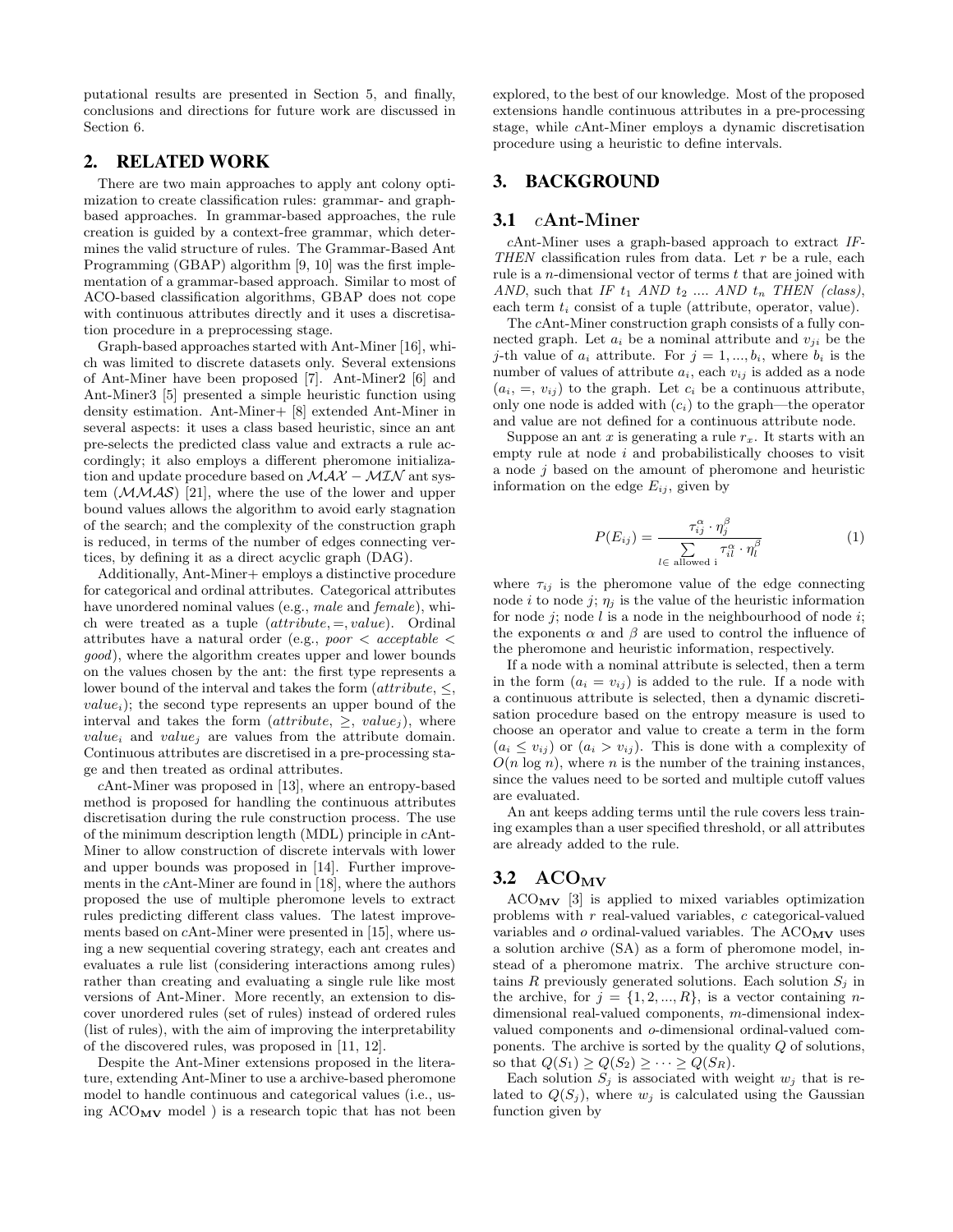$$
w_j = \frac{1}{qR\sqrt{2\pi}}e^{\frac{-(rank(j)-1)^2}{2q^2R^2}}
$$
(2)

where  $q$  is a variable that is used to control the extend of the top-ranked solution influence on the construction of new solutions. The weight of solution  $S_i$  is used during the creation of new solutions, as an indicator for the level of attractiveness of this solution. The higher the weight of the solution  $S_i$ , the higher the probability of sampling a new solution around the values of  $S_i$ .

 $ACO_{MV}$  starts by randomly generating R solutions in the archive. The solution construction phase starts by each ant  $i$ generating a new  $S_i$  candidate solution. When constructing solution  $S_i$ , a probabilistic solution construction method is used to sample new values from the solution archive according to each attribute type. At the end of an iteration, all solutions created by the ants in the colony are added to the archive. The archive is sorted and only the best  $R$  solutions are kept and the remaining solutions are removed.

#### *3.2.1 Continuous variables*

Continuous variables are handled by  $\text{ACO}_{\textbf{MV}}$  using  $\text{ACO}_{\mathbb{R}}$  $[19]$ , where each ant i probabilistically chooses one solution from the archive based on

$$
P_j = \frac{w_j}{\sum_{l=1}^R w_l} \tag{3}
$$

where  $P_j$  is the probability of selecting the j-th solution from the archive to sample the new continuous variable value around it, R is the size of the archive, and  $w_i$  is the weight associated with the j-th solution in the archive. Let  $S_i$  denote a new solution sampled by ant  $i$  around the chosen solution  $S_i$  for continuous attribute a, the Gaussian probability density function (PDF) is given by

$$
S_{i,a} \sim N(S_{j,a}, \sigma_{j,a}) \tag{4}
$$

$$
\sigma_{j,a} = \xi \sum_{r=1,j\neq r}^{R} \frac{|S_{j,a} - S_{r,a}|}{R - 1}
$$
 (5)

where  $S_{j,a}$  is the value of the variable a in the solution j of the archive,  $\sigma_{a,j}$  is the average distance between the value of the variable  $a$  in the solution  $j$  and the value of  $a$  in all the other solutions in the archive and  $\xi$  is a user-defined value representing the convergence speed of the algorithm.

#### *3.2.2 Ordinal variables*

Ordinal variables are variables whose order have a meaning, e.g., *small* < medium < large. ACO<sub>MV</sub> handles ordinal variables as continuous variables, where the continuous value is the index of the chosen value in the ordered attribute values. Then, a final step is to round up the value generated from Equation (4) to the nearest index. Using this relaxed continuous sampling allows the algorithm to take in consideration the order of the attribute values.

#### *3.2.3 Categorical variables*

Categorical variables are treated differently by  $ACO_{MV}$ . Suppose a categorical variable  $i$  that has  $t$  possible values,

each ant has to choose  $v_l$  where  $v_l^i \in \{v_1^i, v_1, ..., v_t^i\}$ . The probability  $P_l^i$  to choose  $v_l$  is given by

$$
P_l^i = \frac{\alpha_l}{\sum\limits_{l=1}^t \alpha_j} \tag{6}
$$

where the variable  $\alpha_l$  is weight function for each value of the categorical variable, based on the weight of the solution, calculated as

$$
\alpha_l = \begin{cases} \frac{w_{ji}}{u_j} + \frac{q}{\kappa}, & \text{if } \kappa > 0, u_j > 0, \\ \frac{w_{ji}}{u_j}, & \text{if } \kappa = 0, u_j > 0, \\ \frac{q}{\kappa}, & \text{if } \kappa > 0, u_j = 0, \end{cases}
$$
(7)

where  $\alpha_l$  represents the weight associated with  $v_l$ ,  $w_{ji}$  is the weight of the first solution that uses the value  $v_j$  in the archive,  $u_i$  is the number of solutions that use the value  $v_i$  in the archive,  $\kappa$  is the number of values in this attribute that are not used in the archive, and  $q$  is a variable that is used to control the extend of the top-ranked solution influence on the construction of new solutions.

The categorical sampling procedure allow an ant to consider two components when sampling a new value. The first component biases the sampling towards values that are used in high-quality solutions but do not occur very frequently in the archive. The second component biases the sampling towards unexplored values in that attribute.

#### 4. MIXED-ATTRIBUTES IN ANT-MINER

The proposed algorithm Ant-Miner $_{\text{MA}}$  uses an ACO<sub>MV</sub> procedure to handle mixed attributes types, eliminating the need of an entropy-based discretisation when handling a continuous attribute, and also coping with ordinal attributes. The archive is used to sample conditions for the creation of the rules instead of traversing a construction graph. A highlevel pseudocode of Ant-Miner $_{\bf MA}$  is shown in Algorithm 1.

Ant-Miner $_{\mathbf{MA}}$  starts with an empty list of rules (line 1), and iteratively (*outer while loop* in line 2) adds the best rule found along the iterative process to the list of rules (line 20), while the number of uncovered training examples is greater than a maximum uncovered value in a sequential covering fashion.

At each iteration, a single rule is created by an  $ACO_{MV}$ procedure (lines 3–18). It starts by initializing the archive with  $R$  random generated rules (line 3). Then, each ant generates a new rule (lines  $6-11$ ). Once m new rules have been generated, where  $m$  is the number of ants, they are added into the solution archive (line 12). The  $R$  and  $m$ rules are sorted and the  $m$  worst ones are removed from the archive. The procedure to create a new rule is repeated until the maximum number of iterations has been reached, or a restart procedure is once applied.

#### 4.1 Archive and Rule Structure

As aforementioned, the archive consist of R rules. Each rule consist of a vector of  $n$ -dimensional terms, where  $n$  is the number of attributes in the dataset. Each term  $t_i$  in rule  $R_i$  contains a flag to indicate if this term is enabled or not, an operator and value(s). For continuous attributes, the operator could be either LESS THAN OR EQUAL, GREATER THAN or IN RANGE; categorical attributes' operator is always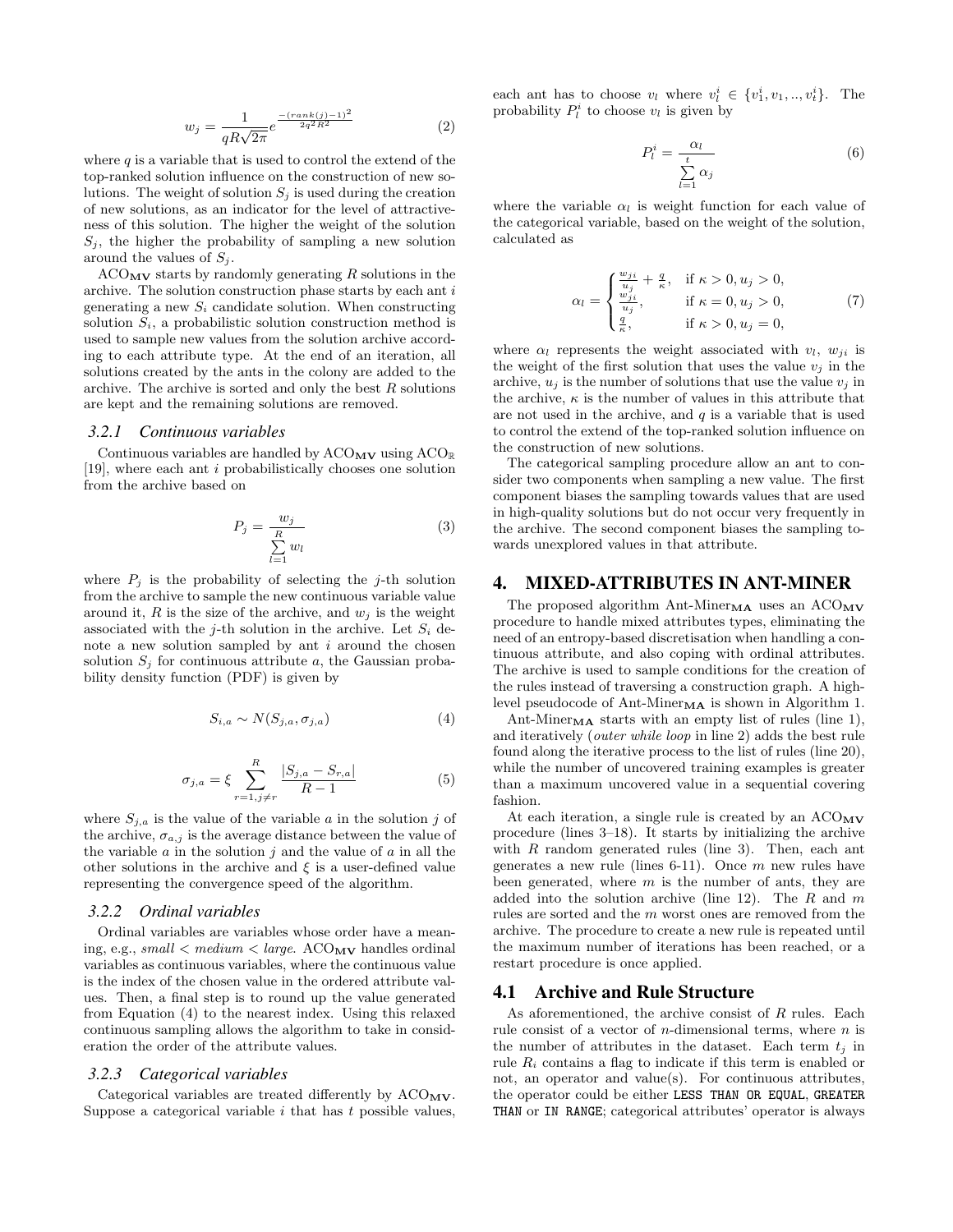|         | Continuous attribute $(A_r)$ |       |        |        |          | Categorical attribute $(A_c)$ |             |                          | Ordinal attribute $(Ao)$ |                      |                    |             |                          |                |            |          |          |       |
|---------|------------------------------|-------|--------|--------|----------|-------------------------------|-------------|--------------------------|--------------------------|----------------------|--------------------|-------------|--------------------------|----------------|------------|----------|----------|-------|
|         | Flag                         | Op    | Value1 | Value2 | $\cdots$ | $\sim$ $\sim$ $\sim$          | Flag        | Op                       | Value                    | $\cdots$             | $\cdots$           | Flag        | Op                       | Value          | $\cdots$   | $\cdots$ | f(S)     | w     |
| $S_1$   | m                            |       | $v_1$  | ۰      | $\cdots$ | $\cdots$                      | T           | $=$                      | $v_2$                    | $\cdots$             | $\cdots$           | $\mathbf F$ | $\overline{\phantom{a}}$ | $\overline{a}$ | $\cdots$   | $\cdots$ | $f(S_1)$ | $w_1$ |
| $S_2$   | m                            | InR   | $v_3$  | $v_4$  | $\cdots$ | $\cdots$                      | $\mathbf F$ | $\overline{\phantom{a}}$ | $\overline{\phantom{a}}$ | $\cdots$             | $\cdots$           | ጡ<br>Ŧ.     | $\leq$                   | $v_5$          | $\cdots$   | $\cdots$ | $f(S_2)$ | $w_2$ |
| $S_3$   | F                            | -     | -      | -      | $\cdots$ | $\cdots$                      | m           | $=$                      | $v_6$                    | $\sim$ $\sim$ $\sim$ | $\cdots$           | Т           | $\geq$                   | $v_7$          | $\cdots$   | $\cdots$ | $f(S_3)$ | $w_3$ |
|         |                              |       |        |        |          |                               |             |                          |                          |                      |                    |             |                          |                |            |          | ٠        |       |
| $S_{R}$ |                              | $\,<$ | $v_8$  | ۰      | $\cdots$ | $\cdots$                      | $_{\rm F}$  | $\overline{\phantom{a}}$ |                          | $\cdots$             | $\cdots$           | T           | $\leq$                   | $v_9$          | $\ldots$ . | $\cdots$ | $f(S_R)$ | $w_R$ |
|         | Continuous attributes        |       |        |        |          | Categorical attributes        |             |                          |                          |                      | Ordinal attributes |             |                          |                |            |          |          |       |

Figure 1: Archive Structure: example of 3 solutions of the archive, each solution showing a single example of each attribute type.  $A_r$  is a real-valued (continuous) attribute,  $A_c$  is a categorical attribute and  $A_o$  is an ordinal attribute.

| <b>Algorithm 1:</b> High-level pseudocode of Ant-Miner $_{MA}$                  |  |  |  |  |  |  |  |
|---------------------------------------------------------------------------------|--|--|--|--|--|--|--|
| <b>Data:</b> training data                                                      |  |  |  |  |  |  |  |
| <b>Result:</b> list of rules                                                    |  |  |  |  |  |  |  |
| RuleList $\leftarrow \{\}$<br>$\mathbf{1}$                                      |  |  |  |  |  |  |  |
| while $ TrainingData  < MaxUncovered$ do<br>$\overline{\mathbf{2}}$             |  |  |  |  |  |  |  |
| $A \leftarrow$ Generate Random Rules<br>3                                       |  |  |  |  |  |  |  |
| while $t <$ MaxIterations and not Restarted do<br>4                             |  |  |  |  |  |  |  |
| $A_t \leftarrow \{\}$<br>5                                                      |  |  |  |  |  |  |  |
| while $i < number ofants$ do<br>6                                               |  |  |  |  |  |  |  |
| $R_i \leftarrow$ Create New Rule<br>7                                           |  |  |  |  |  |  |  |
| $R_i \leftarrow \text{Prune}(R_i)$<br>8                                         |  |  |  |  |  |  |  |
| $i \leftarrow i + 1$<br>9                                                       |  |  |  |  |  |  |  |
| $A_t \leftarrow R_i$<br>10                                                      |  |  |  |  |  |  |  |
| end<br>11                                                                       |  |  |  |  |  |  |  |
| $A \leftarrow \text{UpdateArchive}(A_t)$<br>12                                  |  |  |  |  |  |  |  |
| $t \leftarrow t + 1$<br>13                                                      |  |  |  |  |  |  |  |
| if $stagnation()$ then<br>14                                                    |  |  |  |  |  |  |  |
| Restart(A)<br>15                                                                |  |  |  |  |  |  |  |
| $\operatorname{Restarted}\nolimits\leftarrow\operatorname{True}\nolimits$<br>16 |  |  |  |  |  |  |  |
| end<br>17                                                                       |  |  |  |  |  |  |  |
| end<br>18                                                                       |  |  |  |  |  |  |  |
| $R_{best} \leftarrow BestRule(A)$<br>19                                         |  |  |  |  |  |  |  |
| RuleList $\leftarrow$ RuleList + $R_{best}$<br>20                               |  |  |  |  |  |  |  |
| TrainingData $\leftarrow$ TrainingData – covered( $R_{best}$ )<br>21            |  |  |  |  |  |  |  |
| 22 end                                                                          |  |  |  |  |  |  |  |
| 23 return RuleList                                                              |  |  |  |  |  |  |  |
|                                                                                 |  |  |  |  |  |  |  |

EQUAL; and ordinal attributes have an operator of either LESS THAN OR EQUAL or GREATER THAN OR EQUAL.

Figure 1 illustrates a solution archive with 3 solutions, each solution showing a single example of each attribute type. The solutions are stored according to their quality in the archive, where the best is stored at the top (highest ranking) and the worse at the bottom (worst ranking). The archive stores the quality of each rule in  $f(S)$  and the weight in w calculated by Equation (2).

In Figure 1,  $A_r$  is an example of a real-valued (continuous) attribute in the dataset,  $A_c$  is an example of a categorical attribute in the dataset and  $A<sub>o</sub>$  is an example of an ordinal attribute in the dataset. The solution  $S_1$  is an

example in which the continuous attribute  $A_r$  is enabled (Flag = T), the operator is GREATER THAN and value  $v_1$  is set—representing the term  $A_r > v_1$ . The categorical attribute  $A_c$  is enabled (Flag = T), the default operator is EQUAL and value  $v_2$  is set—representing the term  $A_c = v_2$ . The ordinal attribute  $A_o$  is not enabled (Flag = F) and so it has no values for operator and value.

The solution  $S_2$  is an example in which the continuous attribute  $A_r$  is enabled (Flag = T), the operator is IN RANGE and two values  $v_3$  and  $v_4$  are set—representing the term  $v_3 \leq A_r < v_4$ . The categorical attribute  $A_c$  is not enabled showing  $(Flag = F)$  and so it has no values for operator and value. The ordinal attribute  $A_o$  is enabled (Flag = T), the operator is LESS THAN OR EQUAL and value  $v_5$  is setrepresenting the term  $A_o \leq v_5$ . Solution  $S_3$  follows a similar representation.

#### 4.2 Archive Initialization

In the archive initialization procedure, each rule is randomly initialized. Rule initialization starts with an unbiased random probability to enable each the term, then according to its type it continues the rule initialization. If it is a continuous term, it uses an unbiased random probability to set the operator from the set {LESS THAN OR EQUAL, GREATER THAN, IN RANGE}. The value of the continuous attribute is generated using a random value from a normal distribution in the range of values of the attribute. In case of the IN RANGE operator, two values are generated and the values will only be accepted if they make the operator valid.

Ordinal terms also use an unbiased random probability to choose the operator from the set {LESS THAN OR EQUAL, GREATER THAN OR EQUAL}, then an unbiased random value for the index is generated. For categorical terms, a default EQUAL operator is added, then an unbiased random value for the index is generated.

After the random initialization of each rule, a rule is pruned to remove irrelevant terms enabled by the stochastic nature of the initialization. Then, if the number of of covered instances is greater or equal to the user-defined minimum limit, it will be added to the archive. Finally, the rules in the archive are ordered according to their quality, so that  $f(S_1) \geq f(S_2) \geq \cdots \geq f(S_R).$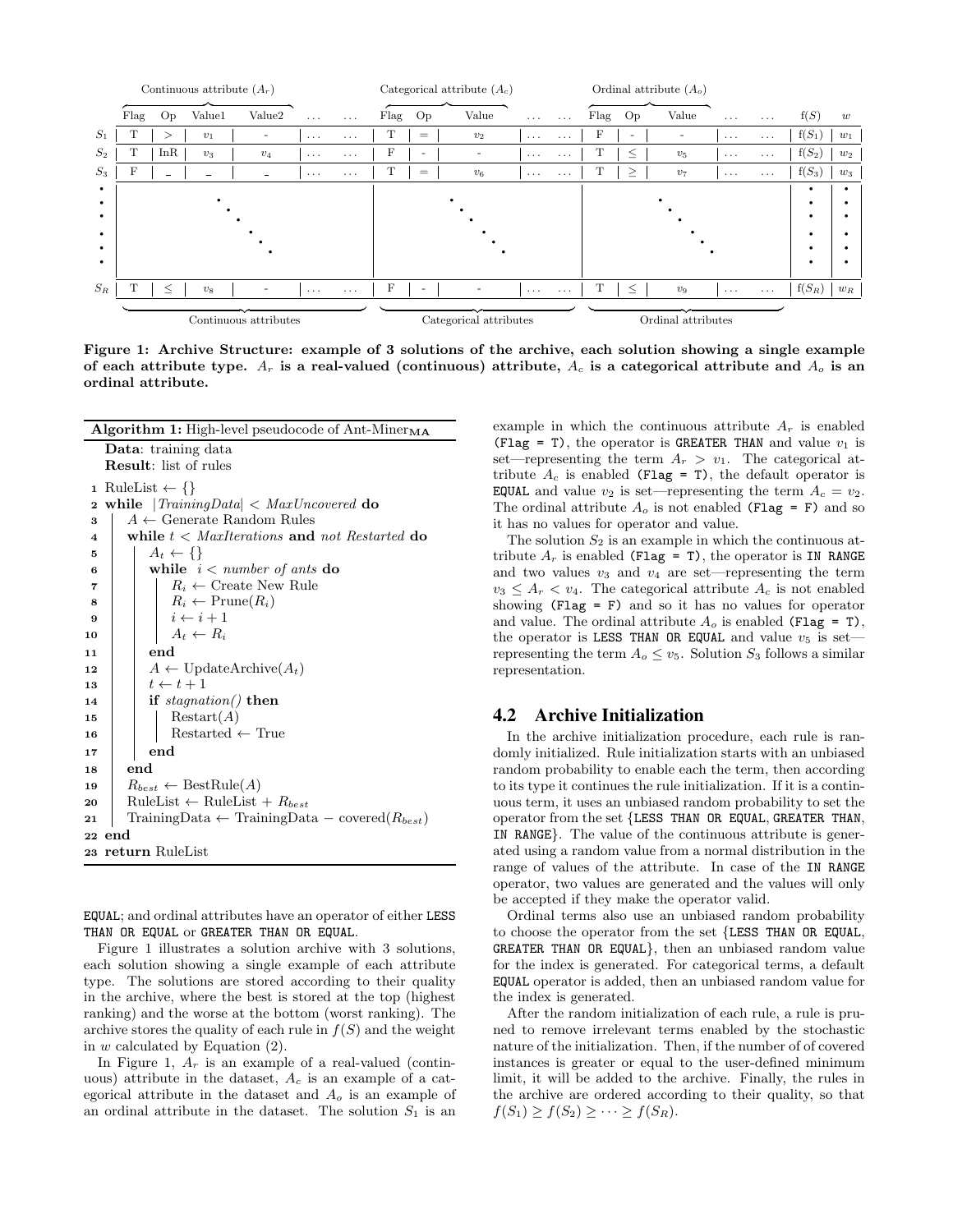#### 4.3 Rule Creation

Rule creation follow the following steps:

- 1. For each term, we start by considering the probability to include the term or not. The decision is handled as a categorical variable, since we are dealing with boolean {TRUE, FALSE} values. We use the same procedure in Section 3.2.3 to probabilistic sample a boolean value.
- 2. If the term is enabled, we set the operator according to the attribute type. If the attribute type is categorical, we set the operator to EQUAL. If it is continuous, the decision is handled as a categorical attribute of three values {LESS THAN OR EQUAL, GREATER THAN, IN RANGE}, using the same procedure in Section 3.2.3 to probabilistic sample an operator based on the subset of the archive rules that have this term enabled. While for ordinal attributes, the decision is handled as a categorical attribute of two values {LESS THAN OR EQUAL, GREATER THAN OR EQUAL}, using the same procedure in Section 3.2.3 to probabilistic sample an operator based on the subset of the archive rules that have this term enabled.
- 3. The value of each attribute is then sampled. If the attribute type is continuous, we use the continuous sampling procedure in Section 3.2.1 based on the subset of the archive rules that have this term enabled and using the same operator. If the attribute is ordinal, we use the continuous sampling procedure in Section 3.2.2 to benefit from the order of the attribute, based on the subset of the archive rules that have this term enabled and using the same operator. While for categorical terms we use the discrete sampling procedure in Section 3.2.3 based on the subset of the archive terms that are enabled.
- 4. After the creation of each term, we apply the rule to the training set. If the rule covered less than the minimum instances, the term is disabled. If it covers more than the minimum instances, the term is added and the process is repeated for the next term, until all terms are considered.

#### 4.4 Rule Pruning

 $Ant-Miner<sub>MA</sub>$  applies different heuristics for the rule refinement and rule selection following a similar approach proposed in [20]. We use the m-estimate measure in the rule selection and archive ordering, given by

$$
Q = \frac{TP + m \cdot (\frac{P}{P+N})}{TP + FP + m}
$$
\n(8)

where  $TP$  and  $FP$  are number of the correct classified and misclassified instances by the rule, respectively;  $P$  and  $N$ are the total number of instances that are in the positive and negative class in training dataset, respectively.<sup>1</sup> The value  $m = 22.466$  used in our approach has been determined experimentally in  $[2]$  to be optimum value for the *m*-estimate measure.

For the pruning function, we use the sensitivity specificity function, as employed in Ant-Miner, given by

Table 1: Parameters: Ant-Miner $_{\text{MA}}$  uses the first three parameters in table, while remaining are used by both Ant-Miner $_{\text{MA}}$  and cAnt-Miner.

| Parameters      | Value    |
|-----------------|----------|
| q               | 0.025495 |
| $\xi$           | 0.6795   |
| R.              | 90       |
| Minimum Covered | 10       |
| Max Uncovered   | 10       |
| Max Iterations  | 1500     |
| Number of Ants  | 60       |
| Stagnation Test | 10       |

$$
Q_{Pruning} = \frac{TP}{TP + FN} \cdot \frac{TN}{FP + TN}
$$
(9)

where  $TP$ ,  $FP$ ,  $TN$  and  $FN$  stand for true positives, false positives, true negatives and false negatives, respectively.

The pruning function starts by disabling the last term in the rule and if the quality of the rule does not decrease, it permanently removes the term; this process is repeated to disable the next one until disabling a term decreases the quality of the rule or the rule has only one term enabled. In this case, the pruning stops, returning the rule without removing the last term. This is the same pruning procedure used by cAnt-Miner [14].

#### 4.5 Restart Strategy

Ant-Miner $_{\text{MA}}$  uses a simple restart strategy to avoid stagnation. The restart strategy is triggered if the best rule of the current iteration is exactly the same as the best rule constructed by a user defined number of previous iterations, which works as stagnation test. When the restart strategy is triggered, all the rules in the archive are reinitialized except the best-so-far rule. The restart is performance only once.

#### 5. COMPUTATIONAL RESULTS

Our computational results are calculated using 30 publicly available dataset from the UCI Machine Learning Repository [4], presented in Table 2. Ant-Miner $_{\bf MA}$  uses the first three parameters in Table 1 for the archive settings, while the rest of the parameters are used by both Ant-Miner $_{\text{MA}}$ and cAnt-Miner. The archive settings parameters were empirical chosen based on preliminary experiments. The remaining parameters were based on cAnt-Miner default values [14]. The cAnt-Miner implementation used in the experiments is cAnt-Miner $2_{MDL}$  [14]<sup>2</sup>, which can create intervals with lower and upper bounds for continuous attributes.

We ran both algorithms for 15 times in a tenfold crossvalidation settings, the average results (over the 150 individual runs) are shown in Table 3. We ran Wilcoxon rank sum test on the 30 datasets to show if there are statistically significant differences in terms of both predictive accuracy and computational time. For a fair comparison, both algorithms are implemented in Java running on the same environment.

<sup>&</sup>lt;sup>1</sup>An instance is considered negative if it is from a class different than the class predicted by the rule

<sup>&</sup>lt;sup>2</sup>We used the  $c$ Ant-Miner $2$ <sub>MDL</sub> variation available from https://github.com/febo/myra.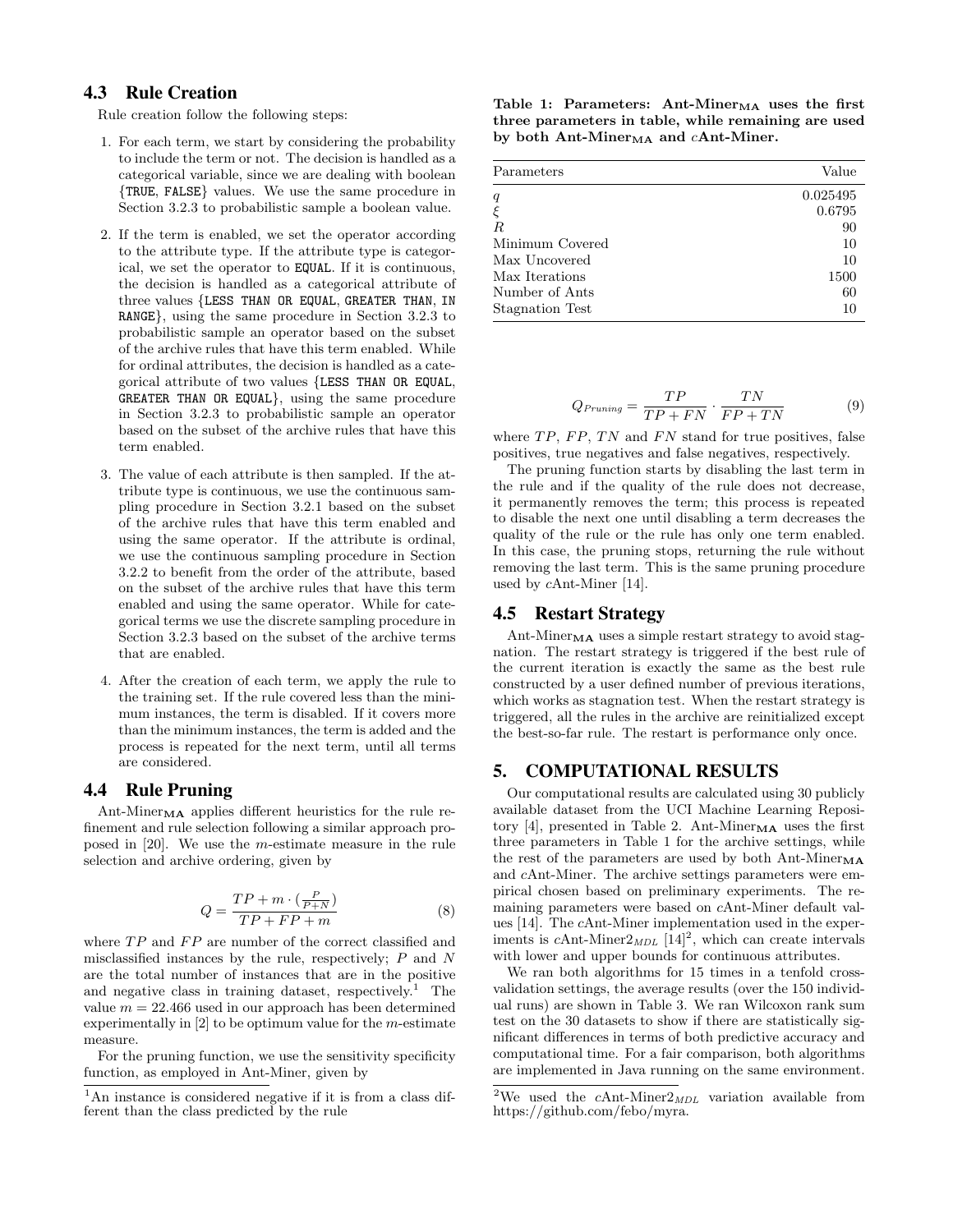Table 2: Summary of the datasets used in the experiments: datasets from 1 to 18 are considered small datasets, while the remaining ones are considered large datasets due to either the large number of attributes or the large number of instances.

|                |                           |             |                | Attributes     |                  |                        |                |  |
|----------------|---------------------------|-------------|----------------|----------------|------------------|------------------------|----------------|--|
| $\#$           | Dataset                   | <b>Size</b> | $\#$ Classes   | Total          | #Ordinal         | $\#\mbox{Categorical}$ | #Continuous    |  |
| 1              | breast-tissue             | 106         | 6              | 9              | $\boldsymbol{0}$ | $\boldsymbol{0}$       | 9              |  |
| $\overline{2}$ | iris                      | 150         | 3              | 4              | $\Omega$         | $\Omega$               | 4              |  |
| 3              | wine                      | 178         | 3              | 13             |                  | 0                      | 13             |  |
| 4              | parkinsons                | 195         | $\overline{2}$ | 22             | $\mathbf{0}$     | $\Omega$               | 22             |  |
| 5              | glass                     | 214         | 7              | 9              | 0                | $\overline{0}$         | 9              |  |
| 6              | breast-l                  | 286         | $\overline{2}$ | 9              | 4                | 5                      | $\overline{0}$ |  |
| 7              | heart-h                   | 294         | 5              | 13             | 3                | 3                      | 7              |  |
| 8              | heart-c                   | 303         | 5              | 13             | 3                | 3                      |                |  |
| 9              | liver-disorders           | 345         | $\overline{2}$ | 6              | 0                | $\Omega$               | 6              |  |
| 10             | ionosphere                | 351         | $\overline{2}$ | 34             | $\Omega$         | 0                      | 34             |  |
| 11             | dermatology               | 366         | 6              | 34             | 33               | 0                      | $\mathbf{1}$   |  |
| 12             | cylinder-bands            | 540         | $\overline{2}$ | 35             | $\overline{2}$   | 14                     | 19             |  |
| 13             | breast-w                  | 569         | $\overline{2}$ | 30             | $\overline{0}$   | $\overline{0}$         | 30             |  |
| 14             | balance-scale             | 625         | 3              | $\overline{4}$ | 4                | $\Omega$               | $\theta$       |  |
| 15             | $\operatorname{credit-a}$ | 690         | $\overline{2}$ | 14             | 4                | 4                      | 6              |  |
| 16             | pima                      | 768         | $\overline{2}$ | 8              | $\overline{0}$   | $\theta$               | 8              |  |
| 17             | annealing                 | 898         | 6              | 38             | $\theta$         | 29                     | $\overline{9}$ |  |
| 18             | credit-g                  | 1000        | $\overline{2}$ | 20             | 11               | $\overline{2}$         |                |  |
| 19             | MiceProtein               | 1080        | 8              | 80             | $\theta$         | 3                      | 77             |  |
| 20             | HillValley                | 1212        | $\overline{2}$ | 100            |                  | $\Omega$               | 100            |  |
| 21             | Magic                     | 19020       | $\overline{2}$ | 10             |                  | $\theta$               | 10             |  |
| 22             | Nomao                     | 34465       | $\overline{2}$ | 118            | $\theta$         | 29                     | 89             |  |
| 23             | bank-additional           | 41188       | $\overline{2}$ | 20             | 0                | 10                     | 10             |  |
| 24             | eb                        | 45781       | 31             | 3              | $\mathbf{0}$     | 1                      | $\overline{2}$ |  |
| 25             | adult                     | 48842       | $\overline{2}$ | 14             |                  | 8                      | 6              |  |
| 26             | connect4                  | 67557       | 3              | 42             | 0                | 42                     | $\overline{0}$ |  |
| 27             | diabetes                  | 101766      | 3              | 47             | $\overline{2}$   | 34                     | 11             |  |
| 28             | SkinNonSkin               | 245057      | $\overline{2}$ | 3              | 0                | $\Omega$               | 3              |  |
| 29             | ForestType                | 581012      |                | 54             | 0                | 44                     | 10             |  |
| 30             | PokerHand                 | 1025010     | 10             | 10             | 5                | $\overline{0}$         | $\overline{5}$ |  |

Table 3 shows that Ant-Miner $_{\text{MA}}$  has a higher average rank of 1.43 for the predictive accuracy, where cAnt-Miner has an average rank of 1.57. In terms of computational time, Ant-Miner $_{\text{MA}}$  has a rank of 1.10, while cAnt-Miner has a rank of 1.87. Most of the datasets show an order of magnitude improvement of Ant-Miner $_{\text{MA}}$  over cAnt-Miner in terms of computational time. Considering both number of attributes and instances size, the largest datasets are *forest type*, *poker hand* and *diabetes*, respectively. Most notably, cAnt-Miner running a single *diabetes* execution takes up to 3.5 days, while Ant-Miner $_{\text{MA}}$  takes just over 1 hour. Ant-Miner<sub>MA</sub> would take 45 minutes for a single run in *poker hand*, while cAnt-Miner almost 8 hours. These results show that the use of the solution archive as pheromone model does not affect the accuracy, while improving the computational time since the discretisation procedure can be eliminated.

Our approach seems to show a small limitation when the number of attributes increases over 50, where we could observe an improvement in computational time of only around 25% in *forest type* dataset. In cases where there is a large number of attributes but a smaller number of instanceswhich means that the discretisation overhead is less noticeable—such as in the datasets *Nomao* (119 attributes, 34465 instances), *Hill Valley* (101 attributes, 1212 instances) and *Mice Protein* (81 attributes, 1080 instances), Ant-Miner $_{\text{MA}}$ running time increases in relation to cAnt-Miner. We hypothesised that this is due to the use of heuristic information in cAnt-Miner, which allows the algorithm to quickly identify irrelevant attributes and not use them in the rule creation process.

Table 4 indicates that there is no statistically significantly differences between Ant-Miner $_{\text{MA}}$  and cAnt-Miner in term of predictive accuracy  $(p = 0.24200)$ . In the case of computational time, Ant-Miner $_{\bf MA}$  improvement is statistically significant ( $p = 0.00036$ ). Overall, we consider these results positive. The use of a rule creation process inspired by  $ACO_{MV}$  led to a statistically significant computational time improvement in Ant-Miner $_{\mathbf{MA}}$  compared to cAnt-Miner, without affecting the predictive accuracy.

#### 6. CONCLUSION

We introduced Ant-Miner $_{\text{MA}}$  to tackle mixed-attribute classification problems, based on  $ACO_{MV}$ . The use of a solution archive allows the algorithm to deal with categor-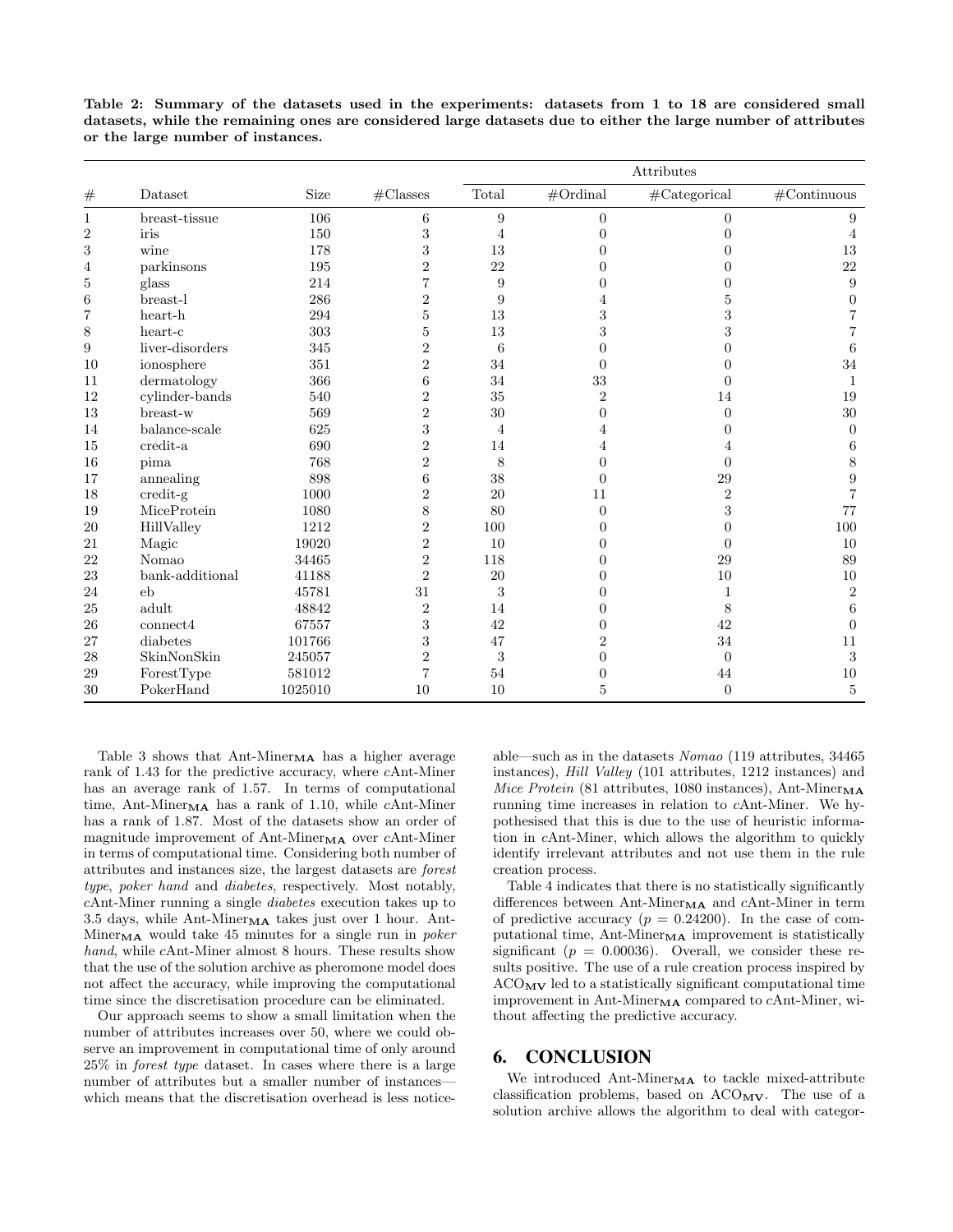|                 | of the algorithm. The best value of a given dataset is shown in bold.<br>Accuracy |                   | Computational time (seconds) |                  |  |  |  |
|-----------------|-----------------------------------------------------------------------------------|-------------------|------------------------------|------------------|--|--|--|
| Dataset         | $Ant\text{-}\mathrm{Miner}_{\mathbf{MA}}$                                         | $c$ Ant-Miner     | Ant-Miner $_{\mathbf{MA}}$   | $c$ Ant-Miner    |  |  |  |
| breast-tissue   | 60.24 [0.97]                                                                      | 64.24 $[0.24]$    | $0.38$ [0.01]                | $0.67$ [0.02]    |  |  |  |
| iris            | $93.6$ [0.31]                                                                     | $94.27$ [0.11]    | $0.28$ [0.00]                | $0.49$ [0.00]    |  |  |  |
| wine            | $90.78$ [0.40]                                                                    | $93.52$ [0.07]    | $0.33$ [0.01]                | $0.56$ [0.04]    |  |  |  |
| parkinsons      | 86.29 [0.64]                                                                      | 85.22 [0.40]      | $0.78$ [0.01]                | $2.87$ [0.25]    |  |  |  |
| glass           | 63.24 [0.50]                                                                      | 59.18 [0.32]      | $0.50$ [0.00]                | $2.66$ [0.42]    |  |  |  |
| breast-l        | 71.46 [0.34]                                                                      | $76.17$ [0.11]    | $0.54$ [0.01]                | $1.28$ [0.14]    |  |  |  |
| heart-h         | 64.37 [0.29]                                                                      | 64.81 [0.33]      | $0.72$ [0.00]                | $12.61$ [0.62]   |  |  |  |
| heart-c         | 56.94 [0.54]                                                                      | $57.42 \; [0.32]$ | $0.76$ [0.02]                | $10.91$ [0.64]   |  |  |  |
| liver-disorders | 63.13 [0.49]                                                                      | 62.26 $[0.18]$    | $0.47$ [0.01]                | $1.81$ [0.08]    |  |  |  |
| ionosphere      | 89.28 [0.37]                                                                      | 88.84 [0.25]      | $1.27$ [0.03]                | $5.97$ [0.65]    |  |  |  |
| dermatology     | 89.42 [0.47]                                                                      | 89.02 [0.25]      | $1.31 \; [0.02]$             | $16.67$ [1.49]   |  |  |  |
| cylinder-bands  | 69.32 [0.35]                                                                      | $70.28\;[0.22]$   | $3.15$ [0.08]                | 29.54 [1.31]     |  |  |  |
| breast-w        | 93.53 [0.22]                                                                      | $94.28$ [0.11]    | $2.31 \; [0.04]$             | $5.40 \; [0.29]$ |  |  |  |
| balance-scale   | 80.10 [0.22]                                                                      | 68.34 [0.08]      | $0.50$ [0.01]                | $5.95$ [0.38]    |  |  |  |
| credit-a        | 85.19 [0.22]                                                                      | $85.74 \; [0.11]$ | 1.10 [0.01]                  | $11.57$ [0.79]   |  |  |  |
| pima            | 75.30 [0.21]                                                                      | 67.45 [0.07]      | $0.93$ [0.01]                | 3.69 $[0.42]$    |  |  |  |
| annealing       | 96.68 [0.14]                                                                      | $97.02$ [0.09]    | $4.79$ [0.16]                | 10.76 [0.77]     |  |  |  |

credit-g  $\begin{array}{ccc} \text{74.19} \end{array} [0.14] \begin{array}{ccc} 69.39 \end{array} [0.17] \begin{array}{ccc} \text{74.169} \end{array} [0.02] \end{array}$ MiceProtein 62.57 [0.37] **99.07 [0.43]** 26.79 [0.61] **8.53 [0.65]** HillValley  $\qquad \qquad 52.65 \; [0.19] \qquad \qquad 51.35 \; [0.11] \qquad \qquad 37.93 \; [0.71] \qquad \qquad 19.12 \; [0.91]$ Magic 62.67 [0.05] 70.41 [0.01] 25.56 [0.61] 155.07 [2.01] Nomao 87.56 [0.05] 90.66 [0.02] 2308.57 [98.25] 779.77 [28.15]

eb 65.00  $[0.05]$  64.58  $[0.01]$  25.38  $[0.36]$  321.58  $[1.11]$ adult **84.74 [0.03]** 79.73 [0.04] **236.54 [3.83]** 5048.44 [165.33] connect4 68.18 [0.02] 67.83 [0.01] 1273.66 [7.97] 14380.04 [535.72] diabetes 55.83 [0.09] 54.23 [0.13] 4008.11 [141.34] \* 388023.6 [3580.67]<br>SkinNonSkin 98.91 [0.02] 97.54 [0.00] 125.41 [1.56] 1484.52 [5.27] SkinNonSkin 98.91 [0.02] 97.54 [0.00] 125.41 [1.56] 1484.52 [5.27] ForestType 68.55 [0.07] 63.09 [0.07] 30649.92 [695.20] 53336.53 [3946.86] PokerHand **51.97 [0.04]** 50.2 [0.00] **2577.19 [43.07]** 27872.59 [2286.18]

Rank 1.43 1.57 1.10 1.87

 $\begin{array}{cccc} 89.49 & [0.02] & \textbf{89.87} & [0.01] & \textbf{185.27} & [2.49] & \textbf{1970.72} & [60.55] & \textbf{65.00} & [0.05] & \textbf{64.58} & [0.01] & \textbf{25.38} & [0.36] & \textbf{321.58} & [1.11] & \end{array}$ 

Table 3: Average predictive accuracy and computational time (average [standard deviation]) of cAnt-Miner and Ant-Miner<sub>MA</sub> over 15 runs of tenfold cross-validation. The last row of the table shows the average rank

∗ Result of a single tenfold execution due to high computational time.

Table 4: Wilcoxon rank sum tests (at the  $\alpha =$ 0.05 level) on predictive accuracy and computational time. Statistically significant differences are shown in bold.

|          | Size | $W+$  | W-    |           | р       |
|----------|------|-------|-------|-----------|---------|
| Accuracy | 30   | 289.5 | 175.5 | $-1.1724$ | 0.24200 |
| Time     | 30   | 59    | 406   | $-3.5686$ | 0.00036 |

ical, continuous and ordinal attributes directly, without required a discretisation procedure. The rule creation then uses  $ACO_{MV}$  strategies to sample values for each attribute to create the antecedent of a rule.

We compared Ant-Miner $_{\bf MA}$  against cAnt-Miner using publicly available datasets, an ACO-based classification algorithm capable of dealing with continuous attributes using a dynamic discretisation procedure. Our results show that the proposed Ant-Miner $_{\mathbf{MA}}$  statistically significantly improves

the computational time of the algorithm with no negative effects on its accuracy—in most cases, an order of magnitude improvements were observed. This would enable Ant- $Miner_{MA}$  to be applied to much larger datasets, mitigating the restriction on computational time.

There are several interesting directions for future research. First, it would be interesting to further investigate the effect of the number of attributes in the rule creation process. Our current results indicates that a large number of attributes might affect Ant-Miner $_{\text{MA}}$  computational time. Second,  $ACO_{MV}$  does not provide an explicit mechanism to incorporate heuristic information, which can be used to quickly identify irrelevant attributes. Therefore, incorporating heuristic information into Ant-Miner $_{\bf MA}$  can potentially improve its computational time by allowing the algorithm quickly identify irrelevant attributes. In addition, an extension to create a complete list of rules instead of one rule at a time is a research direction worth further exploration.

#### 7. REFERENCES

[1] U. M. Fayyad, G. Piatetsky-Shapiro, and P. Smyth.